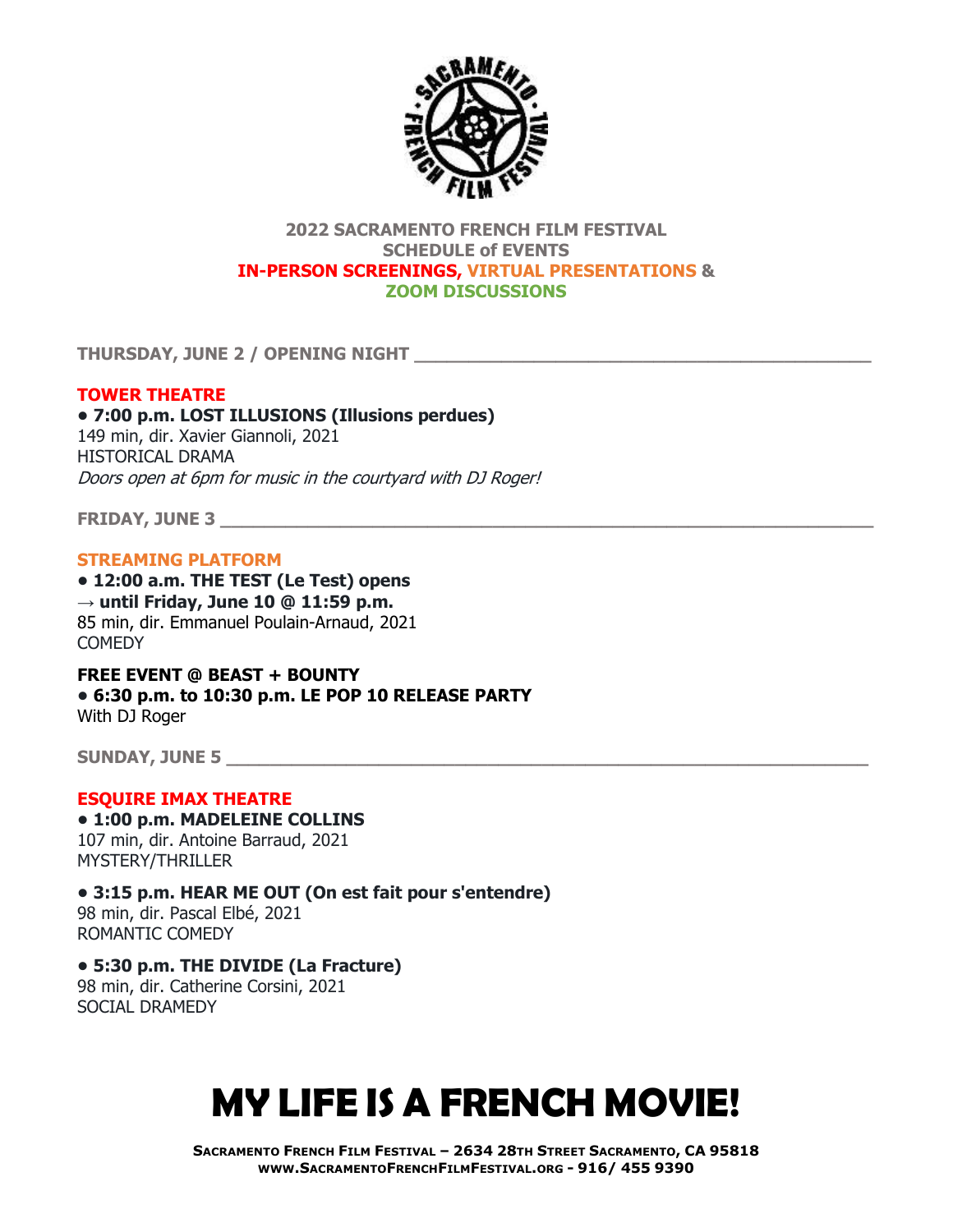

**MONDAY, JUNE 6 \_\_\_\_\_\_\_\_\_\_\_\_\_\_\_\_\_\_\_\_\_\_\_\_\_\_\_\_\_\_\_\_\_\_\_\_\_\_\_\_\_\_\_\_\_\_\_\_\_\_\_\_\_\_\_\_\_\_\_**

#### **STREAMING PLATFORM**

**• 12:00 a.m. ARTHUR RAMBO opens → until Wednesday, June 8 @ 11:59 p.m.** 87 min, dir. Laurent Cantet, 2021 SOCIAL MEDIA DRAMA

**THURSDAY, JUNE 9 \_\_\_\_\_\_\_\_\_\_\_\_\_\_\_\_\_\_\_\_\_\_\_\_\_\_\_\_\_\_\_\_\_\_\_\_\_\_\_\_\_\_\_\_\_\_\_\_\_\_\_\_\_\_\_\_\_**

## **STREAMING PLATFORM**

**• 12:00 a.m. GOOD MOTHER (Bonne Mère) opens → until Saturday, June 11 @ 11:59 p.m.** 99 min, dir. Hafsia Herzi, 2021 SOCIAL DRAMA

**FRIDAY, JUNE 10 \_\_\_\_\_\_\_\_\_\_\_\_\_\_\_\_\_\_\_\_\_\_\_\_\_\_\_\_\_\_\_\_\_\_\_\_\_\_\_\_\_\_\_\_\_\_\_\_\_\_\_\_\_\_\_\_\_\_\_**

## **ZOOM DISCUSSION**

**•** 6:30 p.m. – Join Le Professeur Kevin Elstob for a discussion about the four films presented on the first weekend of the 21st SFFF.

**<https://csus.zoom.us/j/85917095316>**

**SATURDAY, JUNE 11 \_\_\_\_\_\_\_\_\_\_\_\_\_\_\_\_\_\_\_\_\_\_\_\_\_\_\_\_\_\_\_\_\_\_\_\_\_\_\_\_\_\_\_\_\_\_\_\_\_\_\_\_\_\_\_\_** ALL FILM SCREENINGS AT THE CREST THEATRE ARE FOLLOWED BY Q&A IN THE THEATRE

#### **CREST THEATRE**

**• 1:00 p.m. Eugénie Grandet** 105 min, dir. Marc Dugain, 2021 FEMINIST HISTORICAL DRAMA

# **• 3:30 p.m. Hard Shell, Soft Shell (Fragile)**

100 min, dir. Emma Benestan, 2021 ROMANTIC COMEDY

- **5:30 p.m. – 6:30 p.m.** Sponsors Reception
- **6:30 p.m. The Heroics (Les Héroïques)**

99 min, dir. Maxime Roy, 2021 SOCIAL DRAMEDY Followed by a free Champagne & Dessert Reception for all.

# **MY LIFE IS A FRENCH MOVIE!**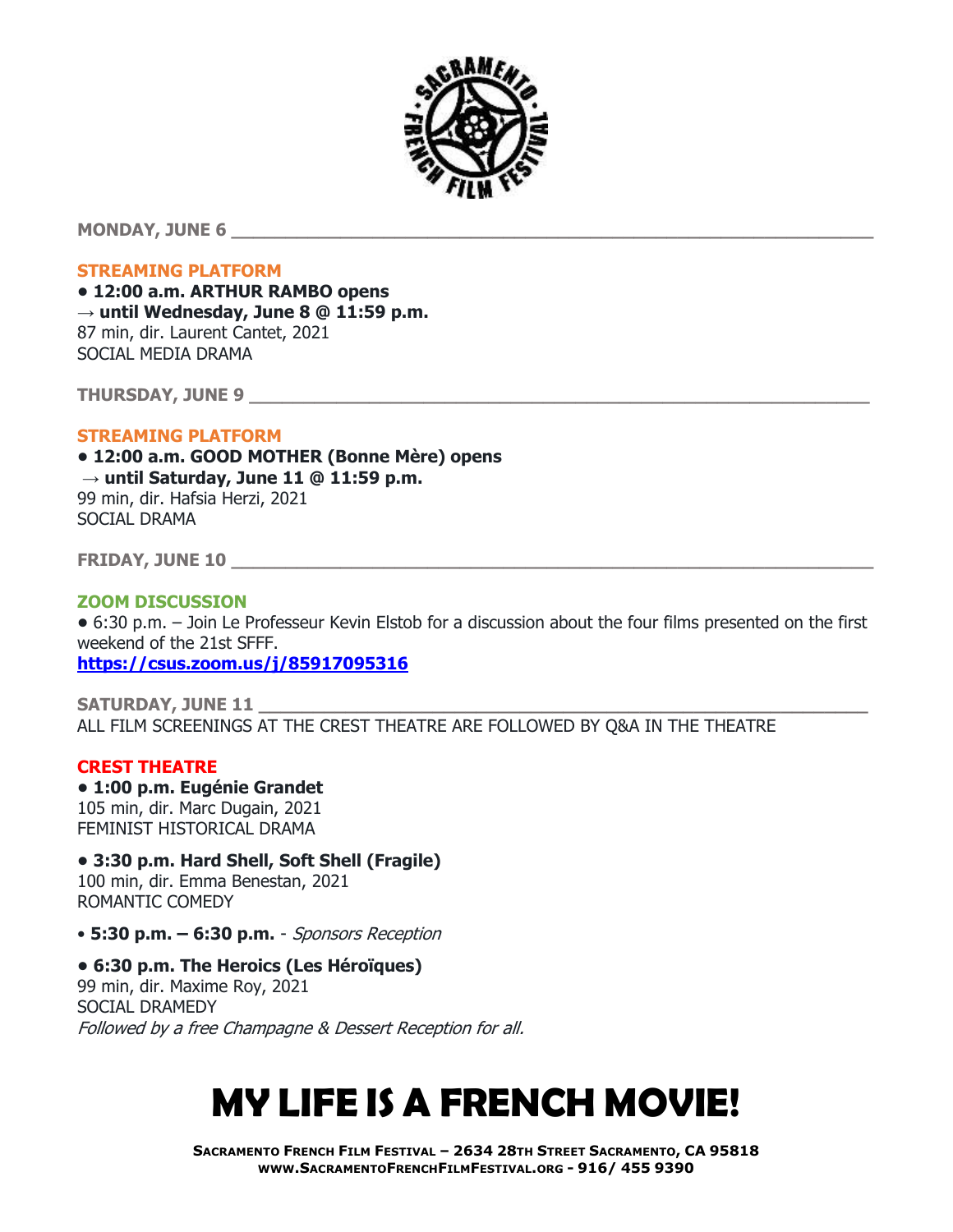

**SUNDAY, JUNE 12 \_\_\_\_\_\_\_\_\_\_\_\_\_\_\_\_\_\_\_\_\_\_\_\_\_\_\_\_\_\_\_\_\_\_\_\_\_\_\_\_\_\_\_\_\_\_\_\_\_\_\_\_\_\_\_\_\_\_** ALL FILM SCREENINGS AT THE CREST THEATRE ARE FOLLOWED BY Q&A IN THE THEATRE

## **TRANSATLANTIC ZOOM DISCUSSION**

**•** 10:00 a.m. – Join our live Q&A with Maxime Roy, director of The Heroics. **<https://csus.zoom.us/j/89701713655>**

# **CREST THEATRE**

**• 12:30 p.m. Singing Jailbirds (À l'ombre des filles)** 106 min, dir. Etienne Comar, 2021 MUSICAL DRAMA

#### **• 3:00 p.m. Full Time (À Plein Temps)** 88 min, dir. Eric Gravel, 2021 SOCIAL THRILLER

# **• 5:15 p.m. Magnetic Beats (Les Magnétiques)**

98 min, dir. Vincent Maël Cardona, 2021 COMING OF AGE DRAMA 1990's

**MONDAY JUNE 13 \_\_\_\_\_\_\_\_\_\_\_\_\_\_\_\_\_\_\_\_\_\_\_\_\_\_\_\_\_\_\_\_\_\_\_\_\_\_\_\_\_\_\_\_\_\_\_\_\_\_\_\_\_\_\_\_\_\_**

## **ZOOM DISCUSSION**

**•** 6:30 p.m. – Join Le Professeur Kevin Elstob for a discussion about the three films from the 21st SFFF Virtual Program.

**<https://csus.zoom.us/j/85396466920>**

# **TICKET & PASS PRICES**

| • TOWER THEATRE                         | • CREST THEATRE (6 films) |
|-----------------------------------------|---------------------------|
|                                         |                           |
| Single Tickets: \$15                    | Single Tickets: \$15      |
| Discount: \$14                          | Discount: \$14            |
|                                         | Pass: \$75                |
| <b>• ESQUIRE IMAX THEATRE (3 films)</b> |                           |
| Single Tickets: \$18                    | • VIRTUAL (3 films)       |
| Discount: \$17                          | Single Tickets: \$13      |
| Pass: \$45                              | Pass: \$30                |
|                                         |                           |

# **MY LIFE IS A FRENCH MOVIE!**